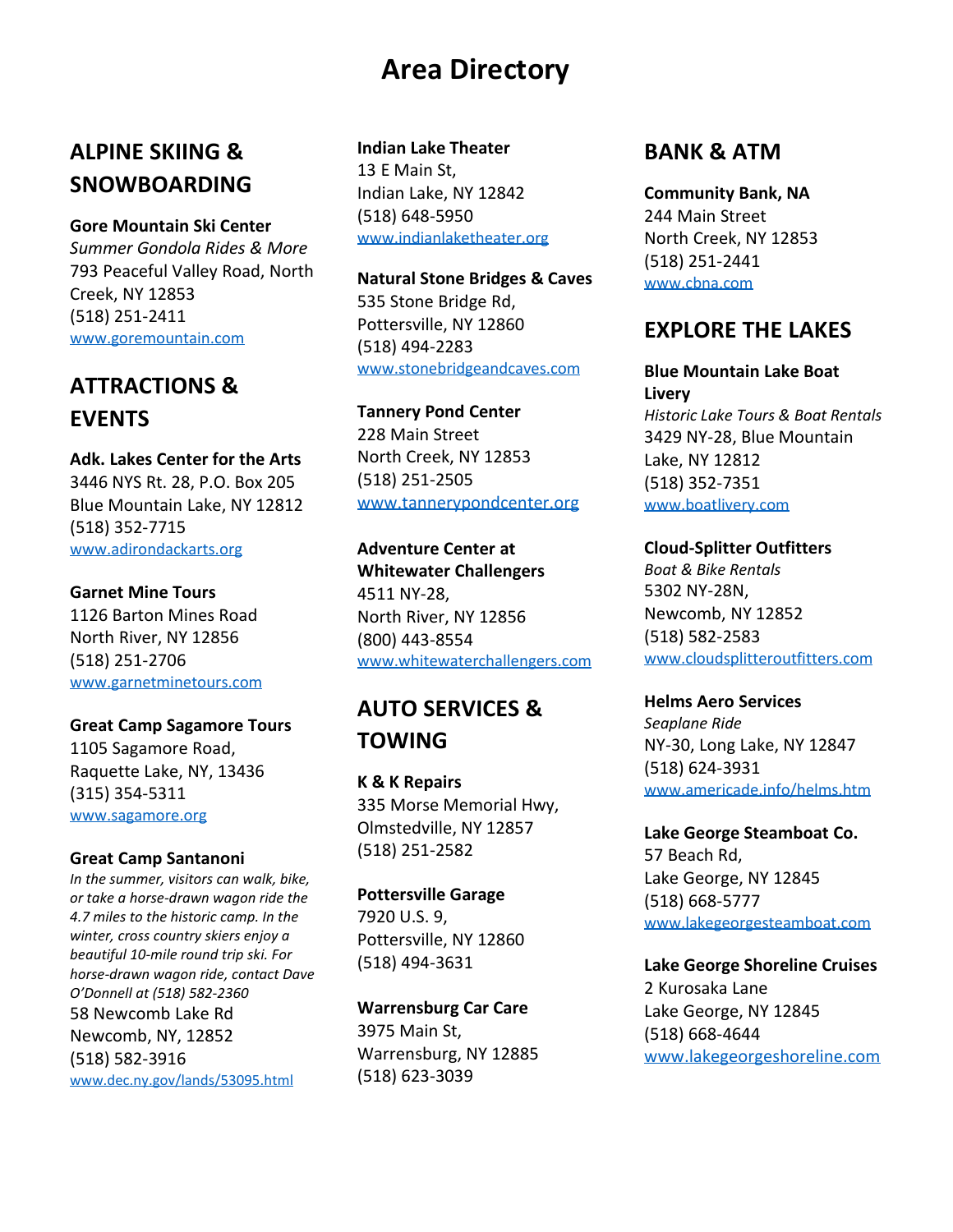**Raquette Lake Navigation** 224 Main Street, Raquette Lake, NY 13436 (315) 354-5532 www.raquettelakenavigation.com

**Raquette River Outfitters** *Boat Rentals & Complete Outfitters Service. Location in Long Lake too!* 1754 State Route 30, Tupper Lake, NY 12986 (518)359-3228

# **SERVICES**

**Adirondack Mountain & Stream Guide Service** 62 Hard Scrabble Rd, Olmstedville, NY 12857 (518) 251-3762 www.adirondackmountainandstream.com

**Beaverbrook Outfitters** North Creek, NY 12853 1-888-454-8433

# **GAS STATIONS**

**North Creek Mini Mart (ATM)** 3184 NY-28, North Creek, NY 12853 (518) 251-3667

**Stewart's Shop (ATM)** 3259 NY-28, North Creek, NY 12853 (518) 251-5234

**Stewart's Shop (ATM)** 6 E Main St, Indian Lake, NY 12842 (518) 648-5992

**Cedar River Golf Club** *9 holes* 6689 NYS Route 30 Indian Lake, NY 12842 (518) 648-5906 www.cedarrivergolf.com

**Cronin's Golf Resort** *18 holes* Golf Course Road, Warrensburg, NY 12885 www.raquetteriveroutfitters.com www.ridinhy.com NV 12885 (518) 623-9336 www.croninsgolfresort.com **FISHING GUIDE**

> **Green Mansions Golf Course** *9 holes* 207 Darrowsville Rd, Chestertown, NY 12817 (518) 494-7222 www.croninsgolfresort.com

**High Peaks Golf Course Club** *9 holes* 47 Santanoni Dr, Newcomb, NY 12852 (518) 582-2300 www.discovernewcomb.com/golf www.beaverbrook.net **News Enterprise**

> *18 holes* 46 Frank Cameron Rd, Bolton Landing, NY 12814 (518) 644-9400 www.thesagamore.com/activities/golf

*18 holes* 4952, 441 Lockhart Mountain Rd, Lake George, NY 12845 (518) 668-3000 www.topoftheworldgolfresort.com

# **GOLF COURSES HORSEBACK RIDING**

**Circle B Ranch** 771 Potter Brook Rd, Chestertown, NY 12817 (518) 494-4888 www.circlebranchny.com

**Ridin-Hy Ranch** 95 N Sherman Lake Rd, Warrensburg, NY 12885 (518) 494-2742

# **LIBRARY**

**Johnsburg Public Library** 219 Main St, North Creek, NY 12853 (518) 251-4343 www.townofjohnsburglibrary.sals.edu

# **LOCAL NEWS**

**Glens Falls Post Star** www.poststar.com

www.thenewsenterprise.com

# **Sagamore Golf Club MEDICAL SERVICES**

**\*\*Emergency Room\*\* Glens Falls Hospital** 100 Park St, Glens Falls, NY 12801 (518) 926-1000 www.glensfallshospital.org **Top of the World Golf Resort**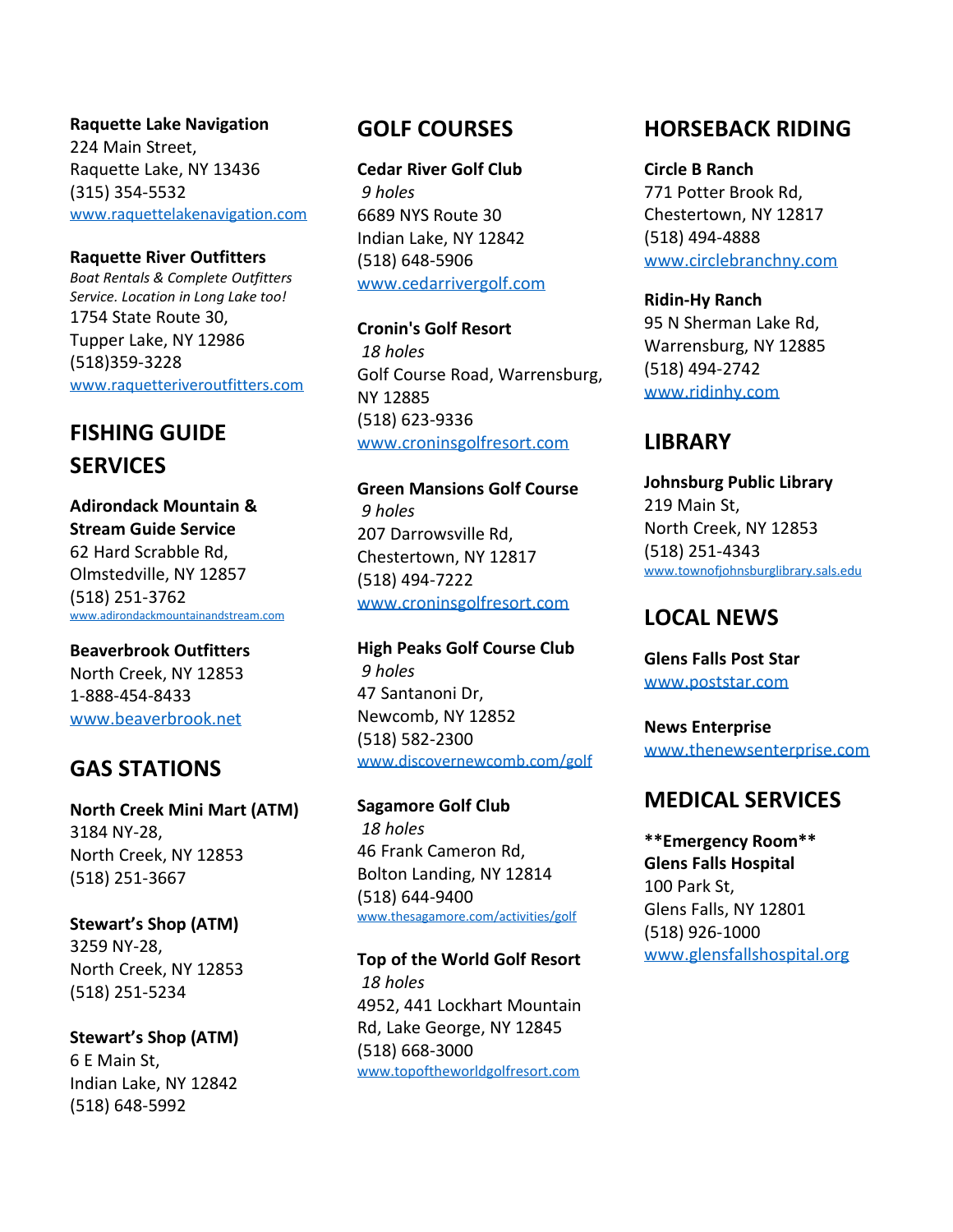**Warrensburg Health Center** 3767 Main St, Warrensburg, NY 12885 (518) 623-2844 www.hhhn.org/locations/warrensburg -health-center/

**North Creek Health Center** 126 Ski Bowl Rd, North Creek, NY 12853 (518) 251-2541 www.hhhn.org/locations/north-creekhealth-center/

**Rite Aid Pharmacy** 284 Main St, North Creek, NY 12853 (518) 251-3777

# www.northcreekmassage.com **MUSEUMS & EXHIBITS Carol's Cab Co.**

**Adirondack Interpretive Center** 5922 NY-28N, Newcomb, NY 12852 (518) 582-2000 www.esf.edu/aic/

**Adirondack Experience** 9097 NY-30, Blue Mountain Lake, NY 12812 (518) 352-7311 www.theadkx.org

**Adirondack Interpretive Center** 5922 NY-28N, Newcomb, NY 12852 (518) 582-2000 www.esf.edu/aic/

**North Creek Depot Museum** 3 Railroad Place & Main Street North Creek, NY 12853 (518) 251-5842 www.northcreekdepotmuseum.com

**Tannery Pond Community Ctr.** 228 Main St, North Creek, NY 12853 (518) 251-2505 ext. 128 www.tannerypondcenter.org

45 Museum Dr, Tupper Lake, NY 12986 (518) 359-7800 www.wildcenter.org

**Oasis Massage Spa** 260 Main St, North Creek, NY 12853 (518) 251-4414

**Rite Aid Pharmacy** 284 Main St, North Creek, NY 12853 (518) 251-3777

300 Main St, North Creek, NY 12853 (518) 251-0815

### **GROCERY**

**Tops Friendly Markets** 273 Main St, North Creek, NY 12853 (518) 251-4669

### **THEME/WATER PARKS**

**Water Safari Resort** 3183 NY-28, Old Forge, NY 13420 (315) 369-6145 www.watersafari.com

**Great Escape - Six Flags** 89 Six Flags Drive, Queensbury, NY 12804 (518) 824-6060 www.sixflags.com/greatescape

### **The Wild Center TRANSPORTATION**

**Tri-County Cab** 59 South St, Glens Falls, NY 12801 (518)792-1234 www.tricountycab.com **PERSONAL CARE**

> **Park Ave Taxi** 46 South St, Glens Falls, NY 12801 (518) 636-2000

> 2 Hudson Ave, Glens Falls, NY 12801 (518) 223-0037 www.carolscab.co

# **Trimmers Salon & Spa VISITOR INFORMATION**

**Gore Mountain Region Chamber Of Commerce** 228 Main St, North Creek, NY 12853 (518) 251-2612

**Indian Lake Chamber of Commerce** 6301 NY-30, Indian Lake, NY 12842 (518) 648-5112 www.indian-lake.com